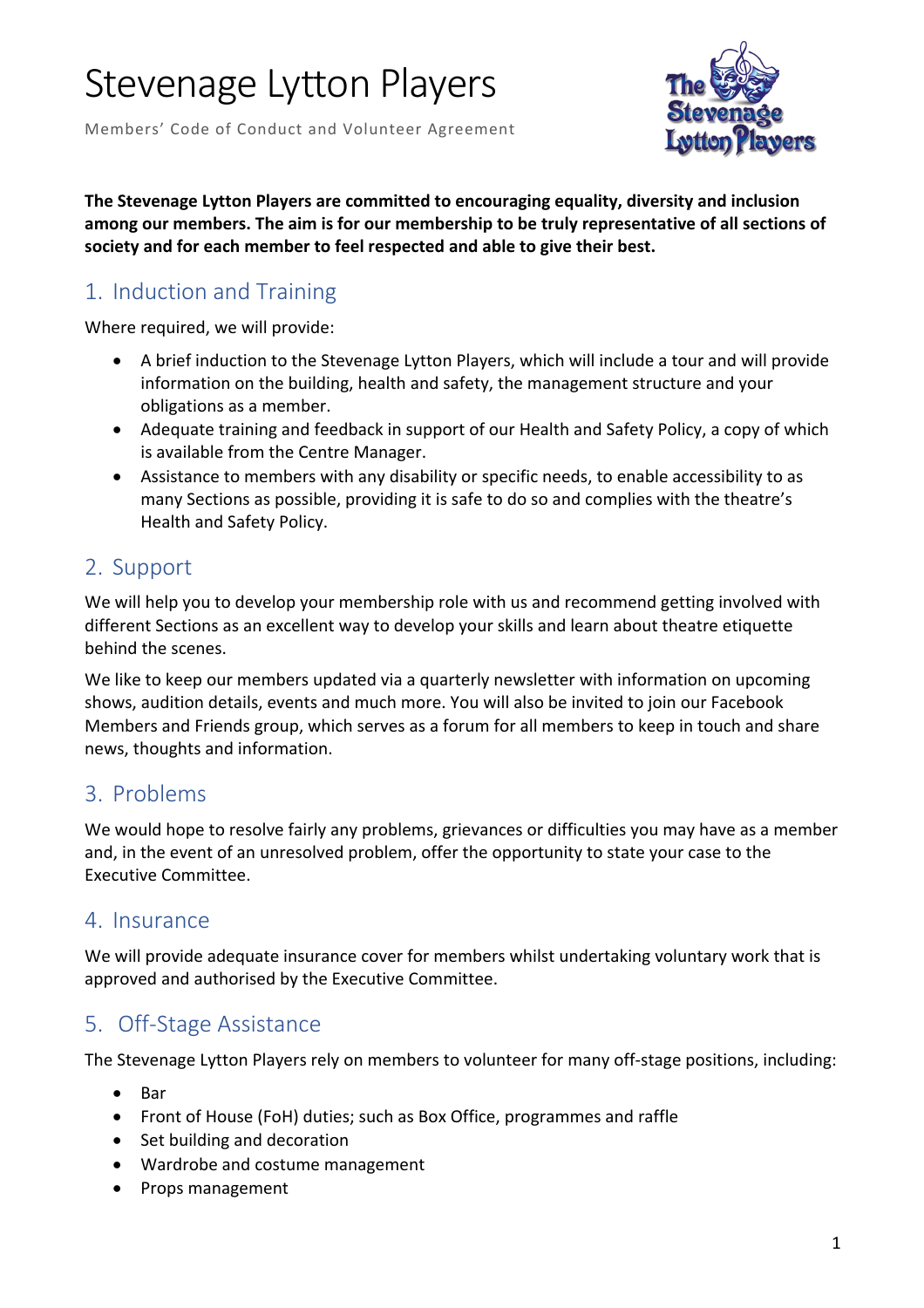Members' Code of Conduct and Volunteer Agreement



- Sound
- Lighting

If you would like to offer your services in any of the above, please contact the Executive Committee via email at exec@lyttonplayers.co.uk.

## 6. Grades of Membership

#### Full Member - £48 per year (£36 for unwaged), or £5 monthly (£4 monthly for unwaged)

- Fees payable from 1 July each year, or monthly by Standing Order (premium applies)
- Access to early-bird discounts on tickets for all in-house productions
- Entitlement to take part in productions (onstage & backstage)
- Receive copy of the newsletter
- Opportunities for training in different theatrical disciplines
- Insurance cover for activities approved by the Executive Committee
- Entitlement to attend and vote at the AGM
- Receive copy of the Accounts
- Eligible for nomination for election to Management Committee after one year as Full Member

#### Youth - £36 per year (£4 monthly)

- Fees payable from 1 July each year, or monthly by Standing Order (premium applies)
- Access to early-bird discounts on tickets for all in-house productions
- Entitlement to take part in productions (onstage & backstage)
- Receive copy of the newsletter
- Opportunities for training in different theatrical disciplines
- Insurance cover for activities approved by the Executive Committee
- Entitlement to attend the AGM

#### Family - £96 per year (£10 monthly)

- Fees payable from 1 July each year, or monthly by Standing Order (premium applies)
- For two adults and at least one child under 18, residing at the same address
- Access to early-bird discounts on tickets for all in-house productions
- Entitlement to take part in productions (onstage & backstage)
- Receive copy of the newsletter
- Opportunities for training in different theatrical disciplines
- Insurance cover for activities approved by the Executive Committee
- Entitlement to attend and vote at the AGM (over 18 only)
- Receive copy of the Accounts
- Eligible for nomination for election to Management Committee after one year as Full Member

#### Friend - £36 per year (£3 monthly)

• Fees payable from 1 July each year, or monthly by Standing Order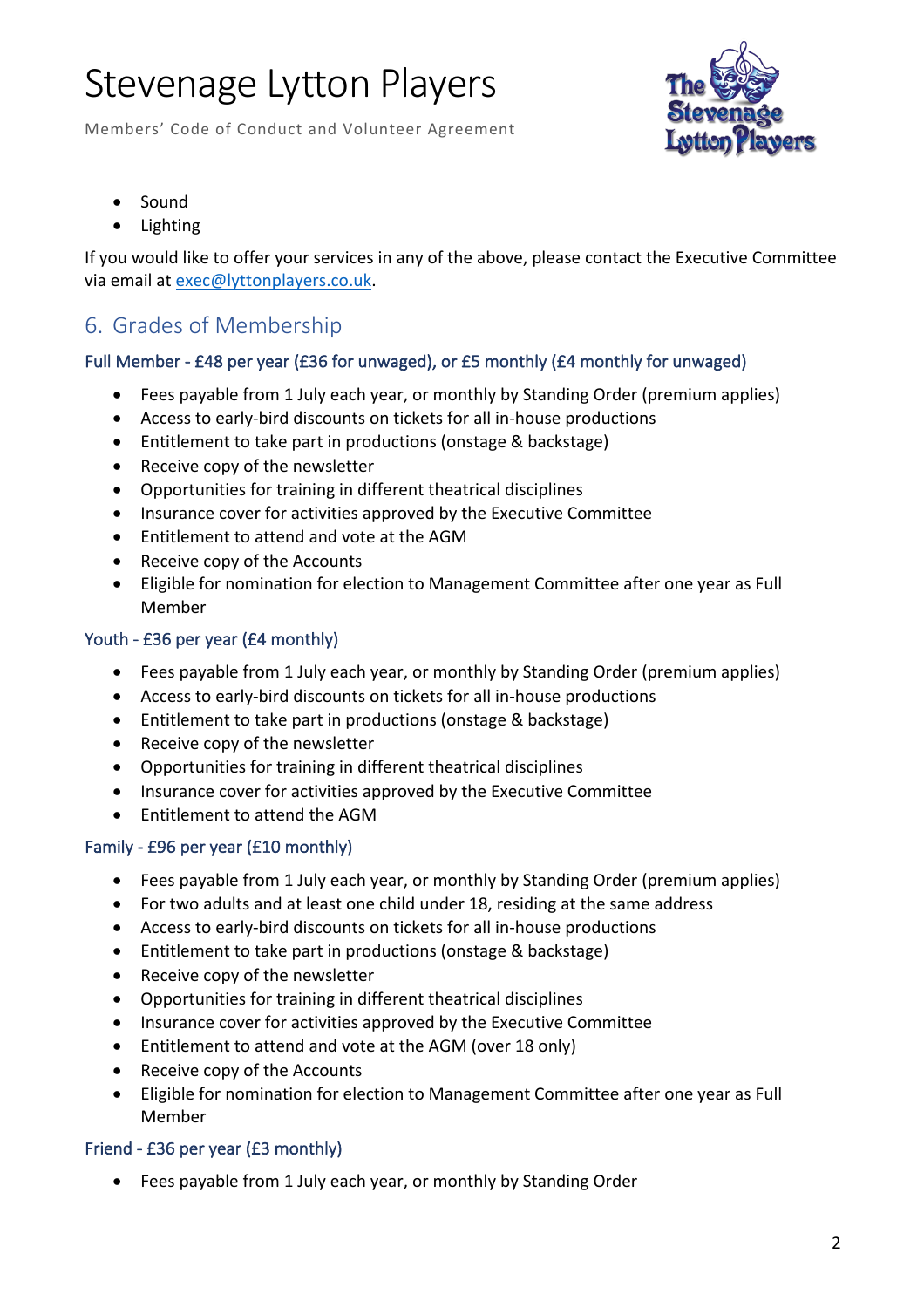Members' Code of Conduct and Volunteer Agreement



- Access to early-bird discounts on tickets for all in-house productions
- Entitlement to take part in productions (backstage only)
- Receive copy of the newsletter
- Opportunities for training in different theatrical disciplines
- Insurance cover for activities approved by the Executive Committee
- Entitlement to attend the AGM
- Receive copy of the Accounts

## 7. Car Parking

We are lucky enough to have our own, free, parking facilities. However, the Stevenage Lytton Players will not be held responsible for any damage to, or theft from, vehicles parked on our property.

Please respect the marked accessible ("blue badge") parking spaces, and park with consideration for your fellow members and audiences.

## 8. Equality, Diversity and Inclusion

The Stevenage Lytton Players are committed to encouraging equality, diversity and inclusion among our members and our productions. We promote equality, fairness and respect for all and commit to:

- Encouraging equality, equity, diversity and inclusion within the membership;
- Creating an environment free of bullying, harassment and discrimination and one where the contributions of all are recognised and valued;
- Promoting dignity and respect for all;
- Ensuring that all members understand that they can be held liable for acts of bullying, harassment or discrimination against fellow members.

By extension, the Executive Committee will take seriously any complaints of bullying, harassment, victimisation and unlawful discrimination by members. Such acts may result in cancellation of membership and expulsion from the theatre.

## 9. Zero Tolerance

The Stevenage Lytton Players have a zero tolerance policy in respect of aggressive, verbal, racial or physical behaviour, drug and alcohol abuse either on the premises or prior to attending the Theatre. Any such behaviour, or reasonable suspicion of such behaviour, may result in the immediate ejection from the premises and termination of your membership.

## 10. Declaration

By becoming a Member of the Stevenage Lytton Players, you agree:

- to help the society fulfil its services to both its customers and its membership;
- to follow the organisation's procedures and standards, including the Health and Safety Policy;